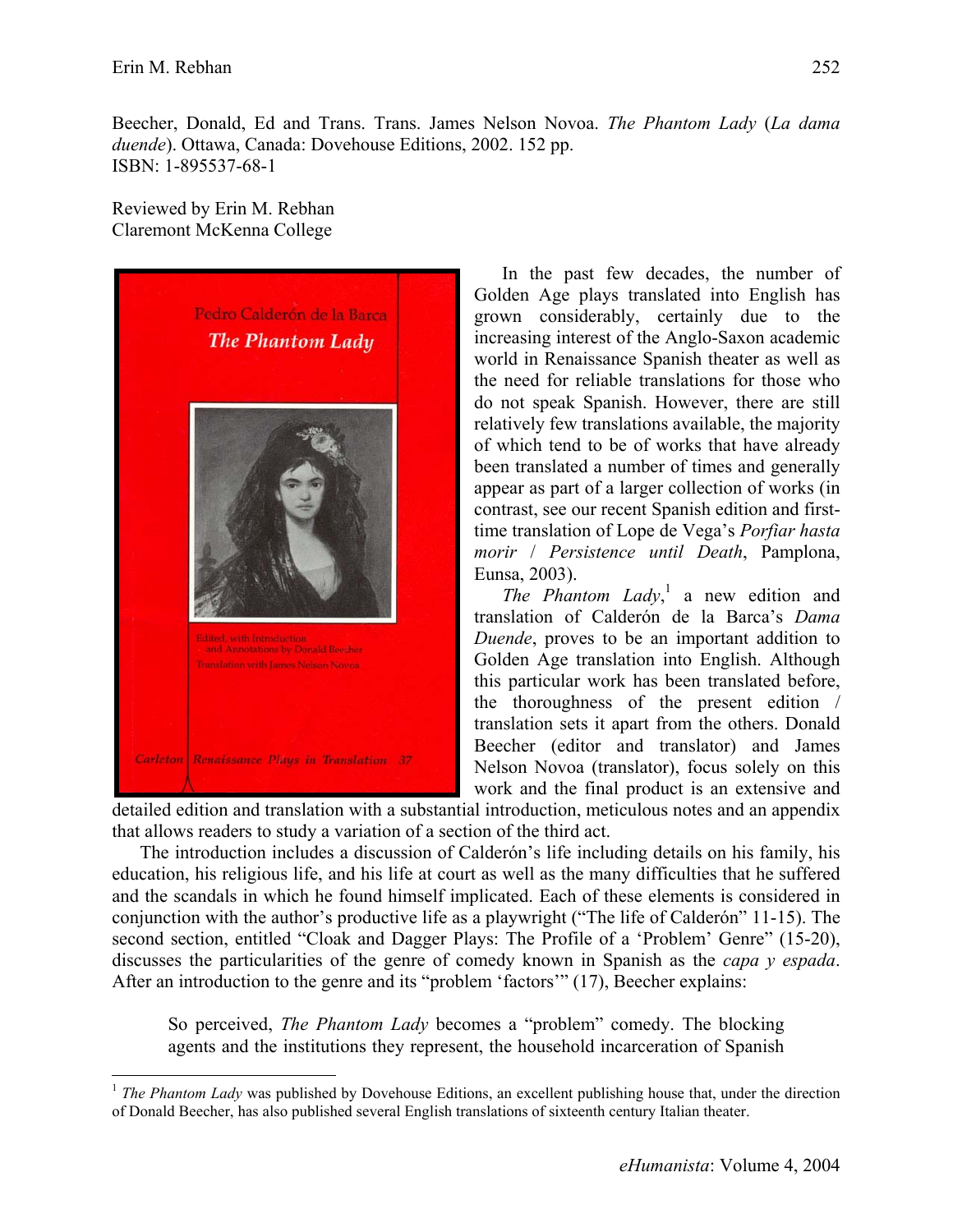women, the vestiges of chivalric thinking, the displays of honor and the logistics of "blood" manifested in the readiness to cross swords at the slightest pretext, congeal into an unsatisfactory, even shameful, cultural configuration. The problem element emerges when troubling memories of the blocking agents take precedence over the satisfaction felt for the successful lovers. For readers disposed toward the tragic sense, Calderón invokes again and again, as the status quo of the cloak and dagger society, undercurrents of tyranny, patriarchy, and blood lust. (18)

The third part of the introduction, "A 'Madrilenian' Comedy" looks at, as the subtitle suggests, the importance of the city of Madrid in this play (20-23). In "Literary Sources" which follows, Beecher examines the provenance of *La dama duende*. He explains that Calderón has added to his "core narrative all the accoutrements of the cloak-and-dagger world" (23). However, what remains is the "nucleus of the action" (23), which can be traced back, as he explains, to the twenty-sixth *novellino* written by Masuccio of Salerno. Beecher also points out that another scholar, Frederick de Armas, has demonstrated the play's ties to *El soldado Píndero* published by Céspedes y Meneses in 1626. "Romance and the Trickster Heroine" (26-28), discusses the role of romance as well as the way in which the protagonist becomes the "maker of plot" (27). Beecher explains: "[Angela] manages her wooing by trickery, as a series of apparitions through which she advances and retreats at once" (27). Beecher also asserts that in this process,

[she] joins company with other sagacious and resourceful heroines who shape their futures through trickery from Rosalind in Shakespeare's *As You Like It* to Lope's Countess Diana in *The Dog in the Manger*, or from Helena in *All's Well That Ends Well* to Magdalena in *El vergonzoso en palacio*. (27)

In "Back to Honor," the sixth section of the introduction, Beecher explains that "by far the most discussed topic in relation to these plays is the honor code of seventeenth-century Spain" (28) and that *La dama duende* cannot escape this discussion. He further states that each of the three "expressions of honor" are found in the play: "Manuel protects Angela from calumny and violence, [...] Luis avenges his supposed injuries man to man, and [...] Juan virtually incarcerates his sister out of considerations for family honor" (30). This section concludes with a discussion of Calderón's intentions: Is he endorsing or undermining the honor code? Angela's station as a widow as well as the "*topos* of the widow as erotic object, active seductress, and agent of destabilization" (40) is explored in the section entitled "On the Status of Widows" (35-40). Beecher points out:

Widows challenge close-knit communities by the ambiguity of their status; they are experienced, older, unhoused, unconstrained, destabilizing presences – potentially. Wives hate them as lures to their husbands. As a widow, Angela is to be mistrusted, as a sister protected; her brothers visit her, Juan provides for her, and in that regard Angela reasons with her brother Luis: 'It's best, after all, to bear with him, for he is our elder brother and we both live at his charge.' (36)

Beecher concludes this section by pointing to other widows in Spanish literature (in the satire of Quevedo as well as Sloeberry (Endrina) in the *Libro de Buen Amor*, etc.) (40). "Allegorical and